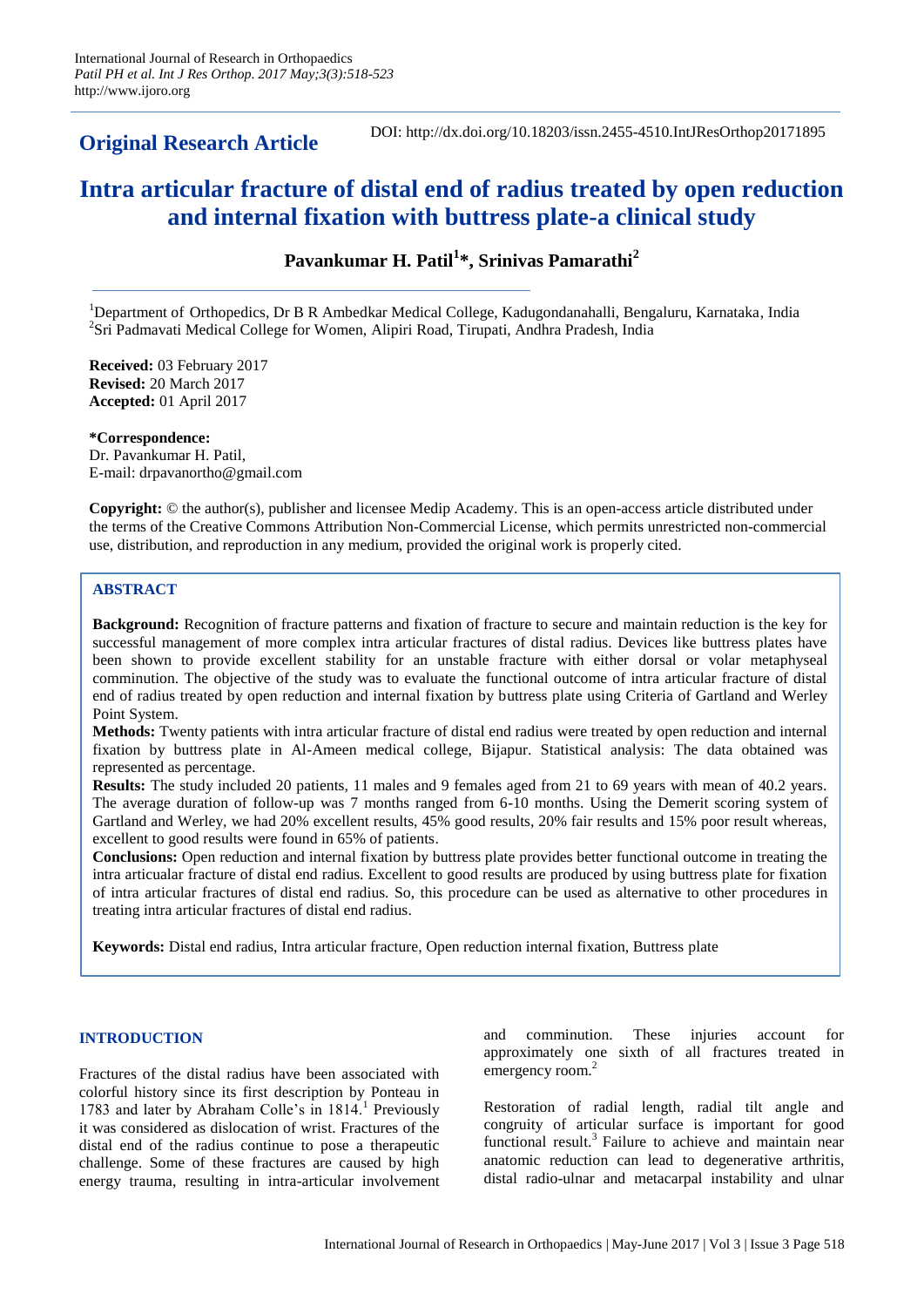impaction syndrome with resultant pain, decreased mobility, strength and function.<sup>4</sup> Number of classification system has evolved taking into consideration the fracture patterns, degree of commination, radial shortening and displacement, dorso-palmar displacement, angulations and soft tissue involvement.<sup>5</sup> This places burden on the surgeon to evaluate each fracture individually.

Open reduction and internal fixation is indicated to address the unstable distal radius fractures and those with articular incongruity that cannot be anatomically reduced and maintained through external manipulation and ligamentotaxis, provided sufficient bone stock is present to permit early range of motion.<sup>6</sup>

Since loss of reduction with subluxation of the carpus is so common, frequently used is a small buttress plate, as described by Ellis, as fixation for volar marginal fractures.<sup>7</sup> The purpose of this study was to evaluate the functional outcome of surgical management of intra articular fractures of distal radius by open reduction and internal fixation with buttress plate.

# **METHODS**

This prospective and retrospective study was carried out on 20 patients of revision total hip arthroplasty arthroplasty operated in the tertiary care hospital, Balaji Institute of Surgery, Research and Rehabilitation for the Disabled (BIRRD) Tirumala Tirupati Devasthanams, Tirupati, Andhra Pradesh. This work was carried out between March 2014 to January 2016. Information on the patients was compiled from clinical details, case files and operation theatre records. Patient follow up was done for a minimum of 6 weeks to maximum of 24 months.

The patients who are reporting the outpatient department of our tertiary care hospital, with fracture at distal end of radius classifiable on the Frykman classification system were recruited for the study. Cases were selected on the basis of clinical signs and symptoms, radiological findings confirming intra articular fracture of distal end radius, Frykman classification. Patients who are medically fit and willing for surgery belong to the age group of 20-70 years of both sexes. Patients below the age of 20 years, Patients who are unfit for surgery due to associated medical problems and Patients with pathological fractures were excluded.

Radiographic assessment of wrist (antero-posterior and lateral view) were taken, analysis of the articular involvement and extension of fragments in to diaphysis was done. Patients with intra-articular fractures of distal end of radius were treated by open reduction and internal fixation with buttress plate. Varying pattern of intraarticular fractures of the distal end of radius is common in adults. These injuries are commonly referred as Colle's, Barton's or Smith's fractures, depending on the involvement of the distal radio-ulnar and radio-carpal joint surfaces and the displacement of the fracture fragments. Some of these fractures however are caused by severe trauma, and resulting comminution may defy inclusion in a single eponymous group.

All the patients selected for the study were admitted, examined according to the protocol, associated injuries if any were noted and clinical and laboratory investigations were done in order to get fitness for surgery. Open reduction and internal fixation by buttress plate was done in all patients within 5-7 days of initial trauma. Follow up and assessment at 6 weeks, 3 months, 6 months, final evaluation was performed at 6 months using demeritpoint system of Gartland and Werley. 8

# *Surgical approaches and technique*

All the patients underwent open reduction and internal fixation by buttress plate. The aim was to restore the radio-carpal, radio-ulnar joint congruity and to regain radial length. The fractures were approached according to the direction of the displaced fragment. The surgery was carried out under general anesthesia or brachial block after thorough preparation of the parts.

# *Surgical exposure by volar approach*

In planning the surgical approach, it is important to consider the anatomy of the fracture surface. A longitudinal incision of about 7.5 cm long was taken on the radio volar aspect. The plane between the flexor carpi radialis and the palmaris longus was developed. The flexor policies longus tendon was retracted radially and the median nerve and the other tendons were retracted towards ulna. The fibers of the pronator quadratus were severed from their origin on the radius and the fracture was exposed. Fracture was reduced and a buttress plate was contoured so that when it is applied and fixed to the proximal fragment, the distal transverse part will act as a buttress and hold the fracture reduced. A minimum of two screws were inserted in the proximal fragment. Whenever possible, screws were inserted through the distal part of the plate into the fracture fragments. The reduction of the fracture and restoration of the articular surface was confirmed by direct observation and by antero-posterior and lateral views in C arm. Pronator quadratus was placed over the plate to its origin on the radius and wound was closed.

## *Surgical exposure by dorsal approach*

The dorsal surgical approach is more straightforward, because fewer soft tissue structures need exposure. A longitudinal, midline skin incision provides excellent exposure. The plane of dissection is between the second and third compartment. In a similar manner, the articular fragments can be seen by extension of the approach through the dorsal capsule and fracture exposure is accomplished. Dorsal buttress plate contoured over the distal radius. Reduction checked under image intensifier. A minimum of two screws inserted in the proximal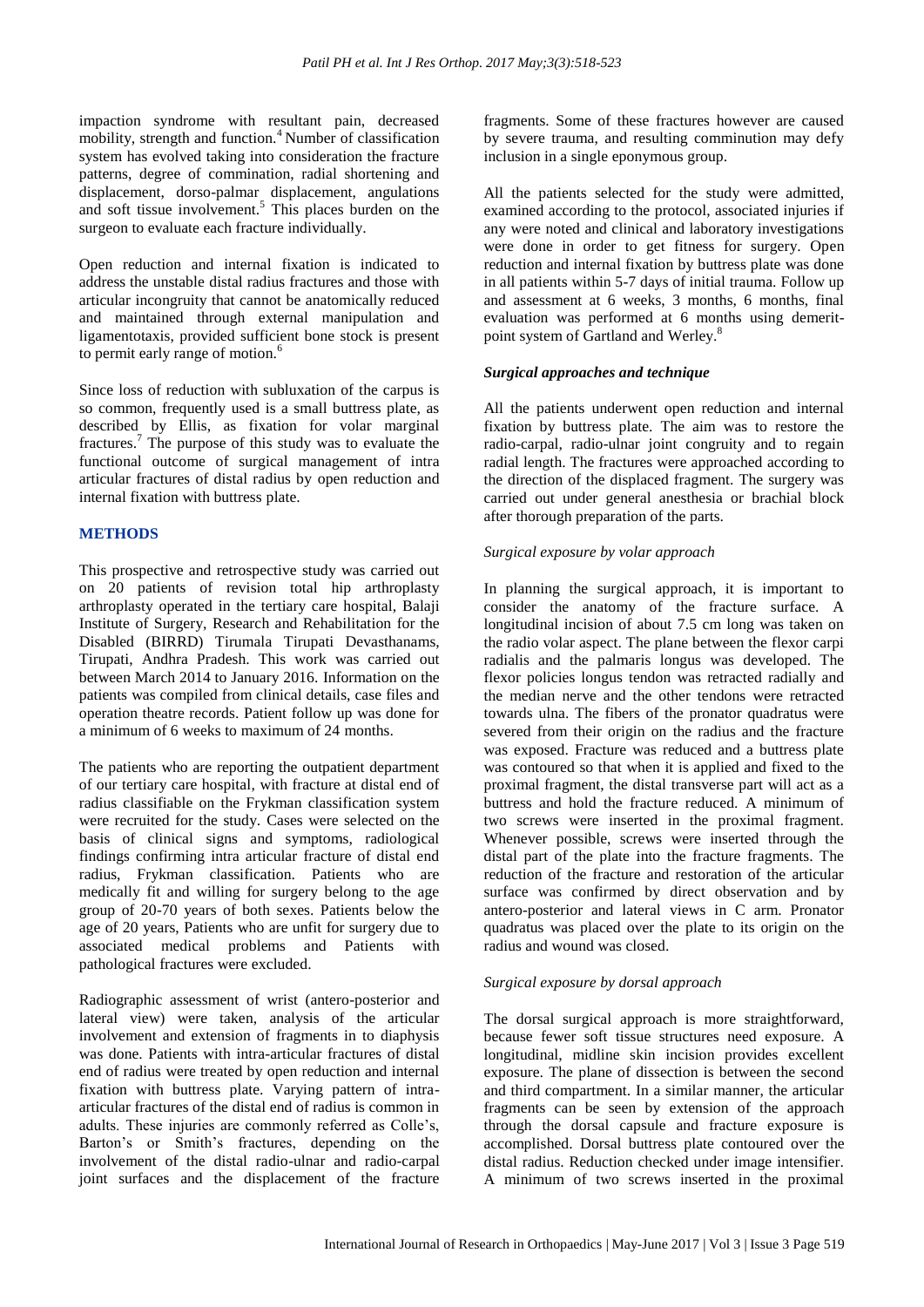fragment. Whenever possible, screws were inserted through the distal part of the plate into the fracture fragments and wound closed in layers.

#### *Post-operative protocol*

After the surgery, the operated limb was supported with an anterior or posterior splint and was kept elevated for 3 days till the edema subsided. All the patients received antibiotics, analgesics and anti-inflammatory drugs to prevent infection and to relieve pain and swelling. Active movements of the fingers, elbow and shoulder were started on the first post-operative day. On the 3<sup>rd</sup> postoperative day, the operated wound was inspected and active movements of fingers and wrist were encouraged and the range of movements depending upon the tolerance of pain by the patients. As the patient's tolerance to pain increased they were motivated for more vigorous physiotherapy regime. Sutures were removed on  $10-12<sup>th</sup>$  post-operative day. The splints were discarded and were replaced by a crepe bandage and patients were advised to carryout normal activity within the crepe bandage and resistant major activities. Non-compliant patients were advised to wear the splints till the first follow-up. All the patients were reviewed at the  $6<sup>th</sup>$  week,  $3<sup>rd</sup>$  month and  $6<sup>th</sup>$  month postoperatively and were evaluated clinically and radiologically. Patients were enquired regarding pain, restriction of motion, disability and grip strength. Clinical examination regarding the movements at the wrist and fingers were done. Careful examination was done to rule out any infection.

#### *Statistical analysis*

The data obtained in the present study was reported as percentages.

#### **RESULTS**

Radiological examination consisted of assessing the consolidation of the fracture site, collapse at the fracture site and any displacement of the implant. The final evaluation was done on the  $6<sup>th</sup>$  month. The patients were evaluated according to standard objective and subjective criteria using demerit-point system of Gartland and Werley. <sup>8</sup> The longest follow-up in this series was 10 months. The distal end radius fractures were seen more commonly on right side (Table 1). In our study the most common mode of injury causing distal end radius fractures was Road traffic accident (RTA) 40%, followed by fall on outstretched hand with incidence of 30% (Figure 5).

Frykman type VII fractures of distal end radius was observed more commonly due to RTA mode of injury and Frykman type III fracture of distal end radius was more seen in the fall on outstretched hand. In our study maximum number of cases was of Frykman type III fractures, 8 cases followed by Frykman type VII fractures, 5 cases (Table 2).

Final evaluation in our series was done at 6 months follow up on the basis of demerit point system of Gartland and Werley.<sup>8</sup> The minimum duration of followup for final evaluation in our series was 6 months. The maximum duration was up to 10 months. In our series 4 patients had excellent results accounting for 20%, 9 patients had good results accounting for 45%, 4 patients have fair results accounting for 20% and 3 patients had poor results accounting for 15% (Figure 6). Poor results were seen more in Frykman type VII injury (Table 3).



**Figure 1 A and B: Operative photographs.**



**Figure 2: Incision over the volar aspect to expose the fracture site**



**Figure 3: Pronator quadrates cut & elevated Fracture reduced and buttress plate applied.**

# **Table 1: Percentage of patients based on the side involvement.**

|       | Side involved No of patients | <b>Percentage</b> |
|-------|------------------------------|-------------------|
| Right |                              |                   |
| Left  |                              | 30                |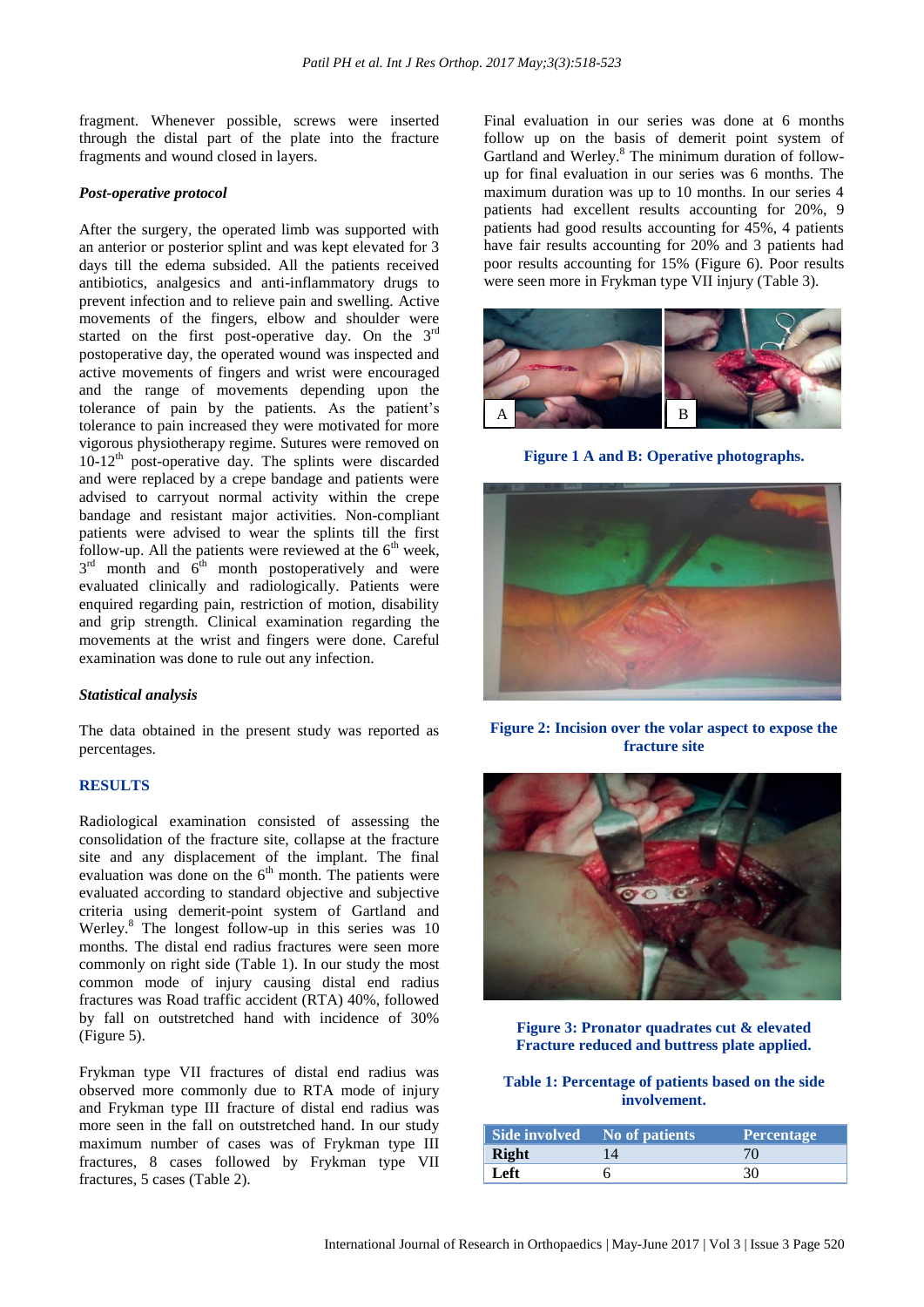

**Figure 4: Radiograph showing the right distal radius fracture preoperative.**



#### **Figure 5: Graph showing mode of injury.**

RTA- Road traffic accident, FOOH- Fall on outstretched hand, FFH- Fall from height and D. injury- Direct injury.



| <b>Mode of injury</b>            | <b>Frykman type</b>      |                          |   |                          |   |                          |                          |                          | $\overline{\mathbf{0}}_{\mathbf{0}}$ |    |
|----------------------------------|--------------------------|--------------------------|---|--------------------------|---|--------------------------|--------------------------|--------------------------|--------------------------------------|----|
|                                  |                          | П                        | Ш | IV                       |   | VI                       | VII                      | VIII                     | <b>Total</b>                         |    |
| <b>RTA</b>                       | $\sim$                   |                          |   | $\overline{\phantom{a}}$ |   |                          | Δ                        |                          |                                      | 40 |
| <b>Fall On Outstretched Hand</b> | $\overline{\phantom{a}}$ | $\overline{\phantom{a}}$ |   | $\overline{\phantom{0}}$ |   | $\overline{\phantom{a}}$ |                          | $\overline{\phantom{a}}$ |                                      | 30 |
| <b>Fall From Height</b>          | $\overline{\phantom{a}}$ | -                        |   |                          |   |                          | $\sim$                   | $\overline{\phantom{a}}$ |                                      | 20 |
| Direct injury                    | $\overline{\phantom{0}}$ |                          |   | ۰                        |   | $\overline{\phantom{a}}$ | $\overline{\phantom{a}}$ | $\overline{\phantom{a}}$ |                                      | 10 |
| <b>Total</b>                     |                          |                          |   |                          | 4 |                          |                          |                          | 20                                   |    |

## **Table 3: Evaluation of results in Frykman types.**

| <b>Results</b>   | <b>Frykman type</b>      |                          |   |                          |                          |                          |     |                          | <b>Total</b> |
|------------------|--------------------------|--------------------------|---|--------------------------|--------------------------|--------------------------|-----|--------------------------|--------------|
|                  |                          |                          | Ш | <b>TV</b>                |                          |                          | VII | <b>VIII</b>              |              |
| <b>Excellent</b> | $\overline{\phantom{0}}$ | $\overline{\phantom{0}}$ |   | $\overline{\phantom{0}}$ | $\overline{\phantom{0}}$ | $\overline{\phantom{0}}$ |     | -                        |              |
| Good             | $\overline{\phantom{a}}$ | $\overline{\phantom{a}}$ | 4 |                          |                          |                          |     | $\overline{\phantom{0}}$ |              |
| Fair             | $\overline{\phantom{0}}$ | $\overline{\phantom{0}}$ |   | -                        |                          | ۰                        |     |                          |              |
| Poor             | $\overline{\phantom{a}}$ | $\overline{\phantom{0}}$ | - | -                        |                          | $\sim$                   |     | -                        |              |



## **Figure 6: Pie chart showing the percentage of results.**

#### **DISCUSSION**

This study was undertaken to assess the functional outcome of operative management of intra articular fracture distal end radius by open reduction and internal fixation by buttress plate.

In the present study, Frykman's classification was used for classification of the fracture type. In this study, buttress plates were used for intra articular fractures of distal end of radius. They were best handled by open reduction and internal fixation by buttress plates. It should be emphasized that these fractures not only have gross displacement of fragments but also have compressed and crushed juxta-articular fragments which is of no supportive value. A buttress purchasing instrument provides a good hold on proximal fragments and lays a very important role by contributing to the stability. In this study 20 patients were treated with buttress plates for intra-articular fractures of distal end of radius, followed up for a minimum of 6 months, were analyzed according to the criteria of demerit point system of Gartland and Werley.<sup>8</sup> Four patients had excellent results (20%), 9 patients had good results (45%), 4 patients had fair results (20%) and 3 patients had poor results (15%).

According to John K. Bradway and William P Cooney, sixteen patients with comminuted intraarticular fractures of distal radius, with a mean follow up of  $5.7$  years.<sup>9</sup> They had 56% of their patients rated excellent, 25% good and 19% fair. This high percentage of excellent and good results compared to our study may be due to fact that the follow up was of longer duration and they had better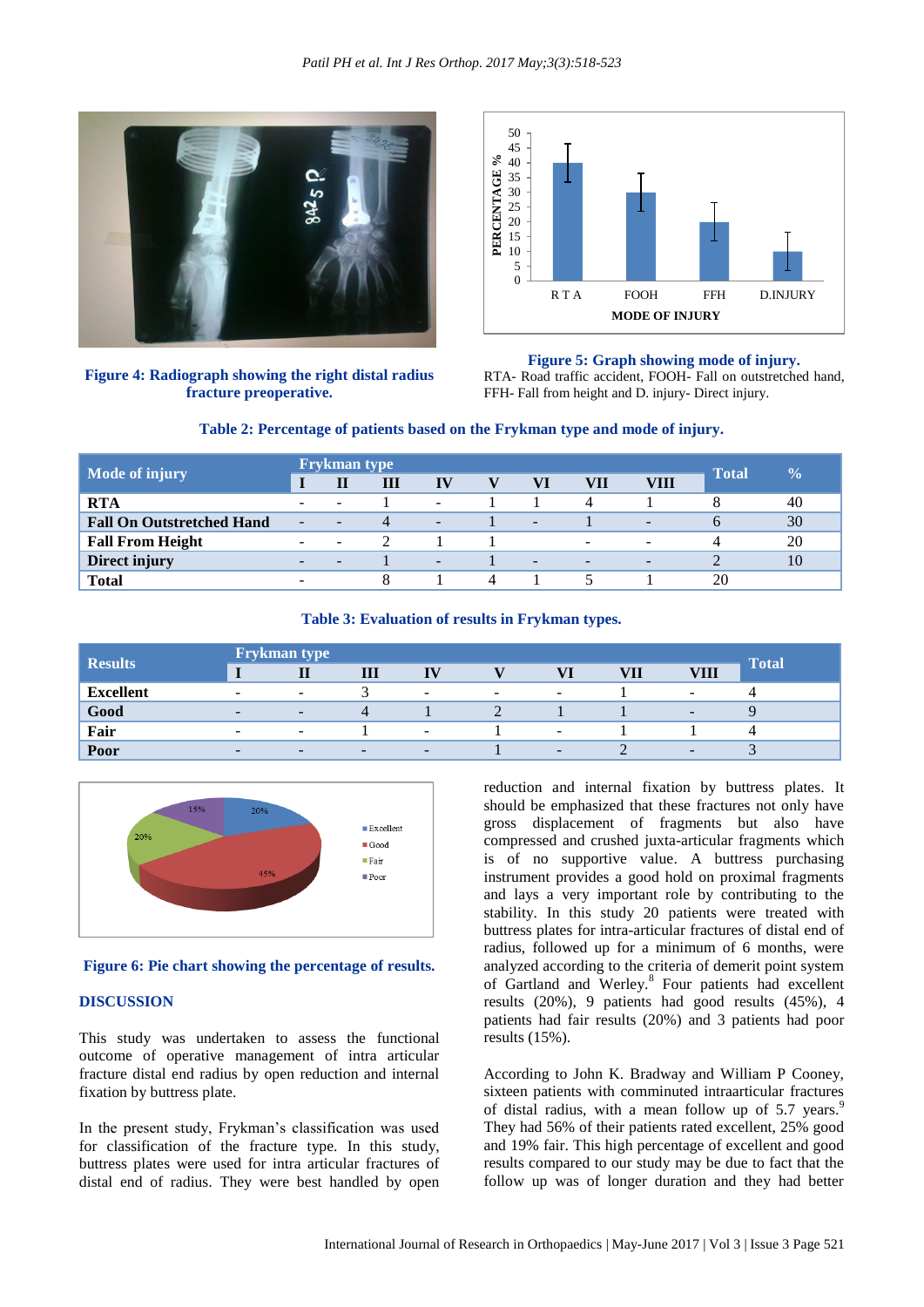patient's compliance. Bone grafting was done in more number of patients.

In the present study, 11 patients were below the age of 40 years. 3 patients were between 40-50 years and 2 patients were between 50-60 years and 4 patients were above 60 years. The average age of 20 patients was 40.2 years. In the series of Bradway and Cooney, the average age of the 16 patients were 40 years.<sup>9</sup> Thus, compared to this series, the average ages of the patients were almost similar and there were high incidence of male patients in our series.

In our study involvement of right side (70%) was more than the left (30%). The right side was dominant for all the patients with right side involvement. This may be due to fact that dominant extremity reaches out first to have first impact of trauma. In our series, the mode of injury in 8 patients were due to RTA (40%), 6 patients sustained injury due to fall on outstretched hand (30%), 4 due to fall from height (20%) and 2 patients (10%) sustained a direct blow.

In the series of Bradway and Cooney, the commonest mechanism was fall on outstretched hand, seen in 11 patients (69%) and RTA in 4 patients  $(31\%)$ .

The final result in our series after an average follow up of 7 months (6-10 months) showed that 4 patients (20%) had excellent result. Of this 1 patient was above 40 years and 2 were below 30 years and 1 below 40 years. 3 patients had Frykman type III and 1 patient had type VII fractures. 2 patients had their trauma due to RTA, 1 patient had sustained injury due to fall on outstretched hand and 1 patient due to fall from height.

9 patients (45%) in our series had good result. 4 patients were below 30 years, 1 patient was below 40 years, 1 patient was below 50 years, 2 patients were below 60 years and 1 patient was above 60 years. Of these 4 patients had Frykman type III injury, 1 had type IV, 2 had type V, 1 had type VI and 1 had type VII injury. The mode of injury in 3 patients were due to RTA, 2 patients had fall on outstretched hand, 2 had injury due to fall from height, and 2 due to direct injury.

4 patients (20%) in our series had fair results. 2 patients were over 60 years, 1 patient was below 30 years and 1 patient below 40 years. 2 patients sustained injury due to fall on the outstretched hand, 1 patient sustained injury due to RTA and 1 due to fall from height.3 patients had poor results in our series (15%). 1 patient below 40 years, 1 patient below 50 years and 1 patient above 60 years of age. 2 patients had RTA and 1 patient had fall on outstretched hand injury. 1 patient had type 5 and 2 patients had type 7 injury.

Analyzing the results as per the age, revealed that 11 patients (55%) were below 40 years of age, of these 3 had excellent result (27.2%), 5 had good results (45.4%), 2 had fair and 1 had poor results. 9 patients were above 40 years of age of which 1 had excellent results (11.1%), 4 had good results (44.4%), 2 patients had fair results and 2 had poor results. This reveals that younger the patients better are the result. This may be due to better quality of the bone, high motivation to get back pre-injury status and better patient compliance.

In our series of 20 patients bone grafting was done in 3 patients. All of them were over 40 years of age. Of these none had excellent result, 1 had good results, 1 had fair result and 1 had poor result. This shows that the use of bone grafting may not have a bearing on the end result.

## **CONCLUSION**

Excellent to good results were seen in 65% of patients by using buttress plate for fixation of intra articular fractures of distal end radius. Thus, open reduction and internal fixation by buttress plate provides better functional results in intra articular fractures of distal end of radius. So, this procedure can be used as alternative to other procedures in treating intra articular fractures of distal end radius. Road traffic accidents and fall on outstretched hand were the commonest mode of injury. Males were affected more than female and younger the patients better the results.

*Funding: No funding sources Conflict of interest: None declared Ethical approval: The study was approved by the institutional ethics committee*

# **REFERENCES**

- 1. Cooney WP. Fracture of distal radius, a modern treatment based classification. Orthop Clin North Am. 1993;24:211-6.
- 2. Jakim I, Pieter HS, Sweet MBE. External fixation for intraarticular fractures of distal radius. J Bone Joint Surg (Br).1991;73:302-6.
- 3. Jupiter JB. Current concepts review fracture of distal end of radius. J Bone Joint Surg (Am). 1991;292:48-61.
- 4. Richard A, Ro Gachferky MD, Lipson SR. Treatment of severely comminuted intraarticular fracture of distal end of radius by open reduction combined internal and external fixation. J Bone Joint Surg (Br). 2001;83:215-26.
- 5. Cooney WP, Linscheid RL, Dobyn JH. External pin fixation for unstable Colle's fracture. J Bone Joint Surg. 1979;61:840-6.
- 6. Gerostathopoulos Nicolaos, Kalliakmanis Alkiviadis, Fandridis Emmanouil, Georgoulis Stylianos. Trimed Fixation system for Displaced fractures of the Distal Radius. J Trauma. 2007;62(4):913-8.
- 7. Andrew CH. Fractures of Shoulder, Arm, and Forearm. In: Campbell's operative Orthopaedics. Chapter 54. 10th edition. Philadelphia: Mosby, Inc; 2003: 3058-3066.